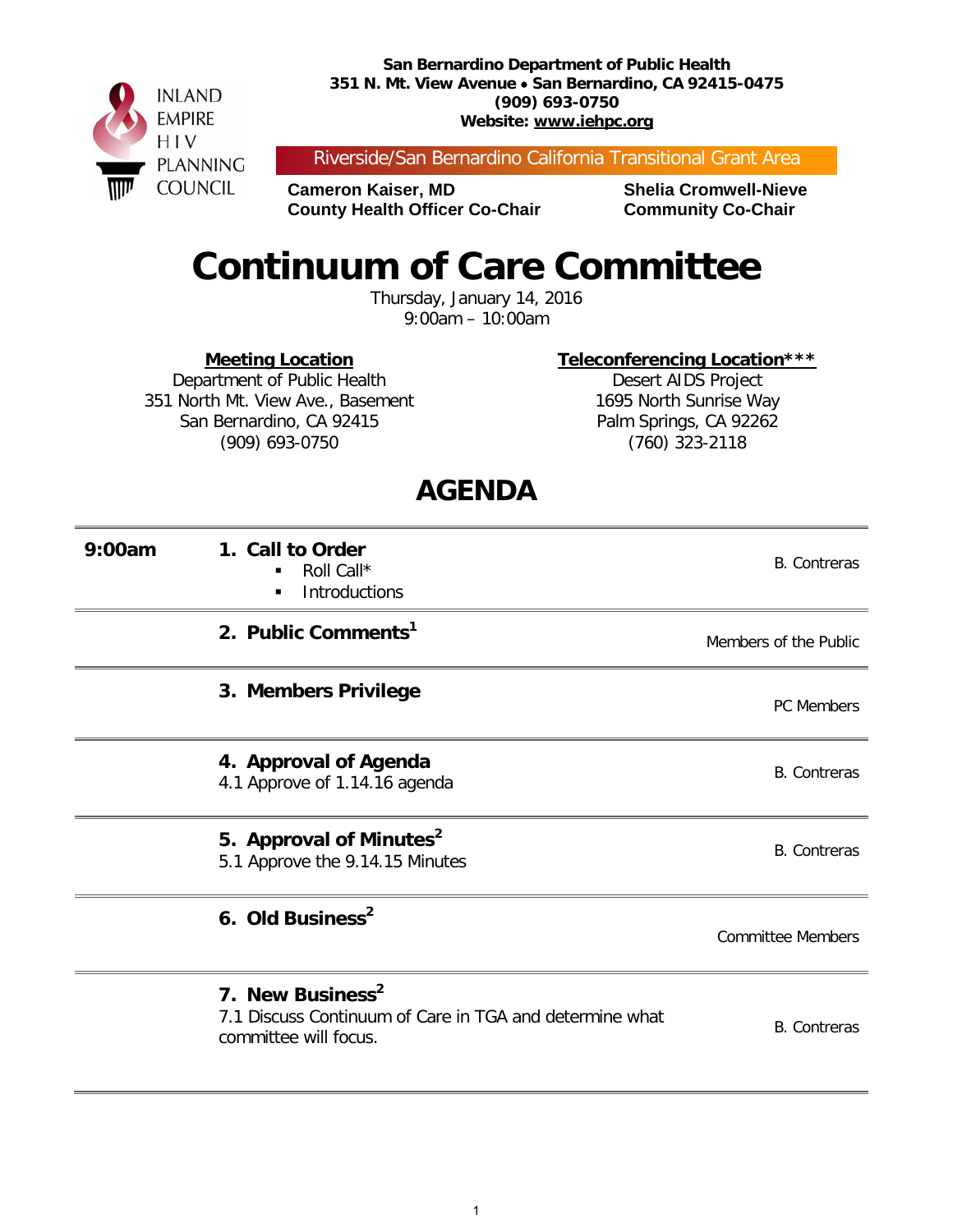|         |     | 8. Public Comments <sup>1</sup>                                                                       | Members of the Public       |
|---------|-----|-------------------------------------------------------------------------------------------------------|-----------------------------|
|         |     | 9. Members Privilege                                                                                  | <b>PC</b> Members           |
|         | 10. | <b>Review of Action Items</b>                                                                         | PC Staff                    |
|         | 11. | <b>Agenda Setting/Date for Next Meeting</b><br>March 17, 2016<br>HIV Planning Council Conference Room | PC Members/ B.<br>Contreras |
|         | 12. | Roll Call*                                                                                            | <b>PC Staff</b>             |
| 10:00am | 13. | Adjournment                                                                                           | <b>B.</b> Contreras         |

 $<sup>1</sup>$  Public Comments: Any member of the public may address this meeting on items of interest that relate to the</sup> Ryan White CARE Act by completing a speaker slip to indicate their interest in addressing the Planning Council. A three-minute limitation will normally apply to each member of the public who wishes to comment, unless waived by the Chair.

 $2\degree$  The agenda item may consist of a discussion and a vote. Public comments can be made prior to each Planning Council vote.

\* Members must be present at both roll calls to receive credit for meeting attendance.

\*\* Attachment was not available at time of printing, but will be available at the meeting.

Requests for special accommodations (e.g., language translation) must be received 72 hours prior to the date of the meeting. Contact PC Support at (909) 693-0750

All meetings of the Planning Council and its committees are open to interested parties from the general public. Notices are posted in compliance with the California Brown Act. Information regarding Planning Council meetings, and/or minutes of meetings are public records and are available upon request from the Planning Council Support Staff by calling (909) 693-0750 or by visiting the website http://www.iehpc.org.

Servicios en Español: Notificación para servicios de intérprete deben de someterse setenta y dos horas de anticipo. Por favor llame (909) 693-0750.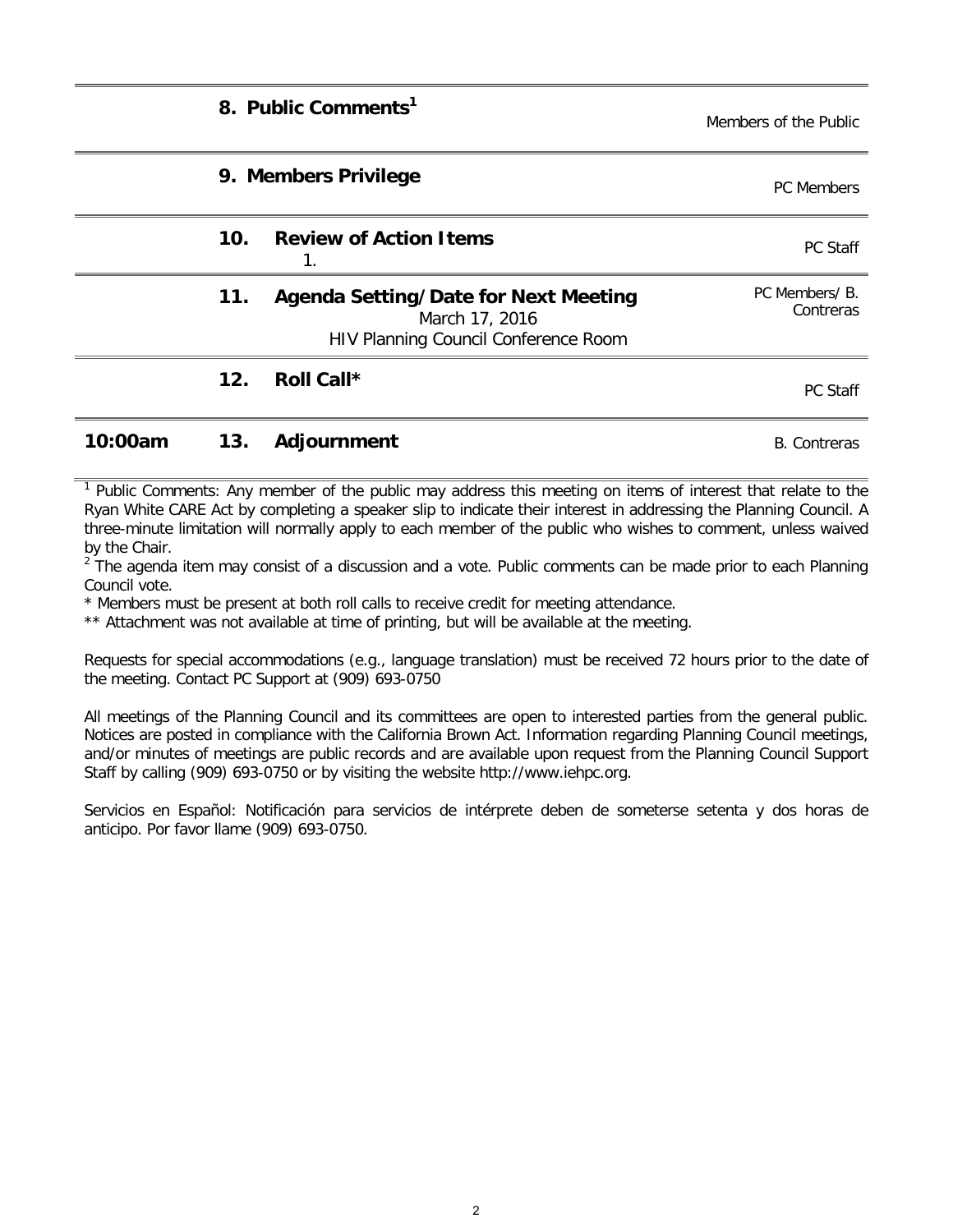**San Bernardino Department of Public Health 351 N. Mt. View Avenue** • **San Bernardino, CA 92415-0475 (909) 693-0750 Website: www.iehpc.org**



Riverside/San Bernardino California Transitional Grant Area

**Cameron Kaiser, MD Shelia Cromwell-Nieve County Health Officer Co-Chair Community Co-Chair** 

# **Continuum of Care Committee**

Thursday, September 24, 2015 11:30am – 12:30pm

**Meeting Location**

**Teleconferencing Location\*\*\***

Department of Public Health 351 North Mt. View Ave., Basement San Bernardino, CA 92415 (909) 693-0750

Desert AIDS Project 1695 North Sunrise Way Palm Springs, CA 92262 (760) 323-2118

#### **MINUTES**

| Staff: A. Fox | Members: B. Contreras, C. Smith, Z. Weldon, L. White, J. Chan<br>Public: C. Diaz, M. Aitchison, V. Manual-Perez                                              |                          |
|---------------|--------------------------------------------------------------------------------------------------------------------------------------------------------------|--------------------------|
| 11:40am       | 1. Call to Order<br>Roll Call*<br>Introductions<br>٠                                                                                                         | <b>B.</b> Contreras      |
|               | 2. Public Comments <sup>1</sup><br><b>NONE</b>                                                                                                               | Members of the Public    |
|               | 3. Members Privilege<br>B. Contreras introduced Claudia who recently from San Diego                                                                          | <b>PC Members</b>        |
|               | 4. Approval of Agenda<br>4.1 Approve of 9.24.15 agenda<br>Motion to approve the 9.24.15 agenda. M/S/C: L.<br>White, J. Chan. No Abstentions                  | <b>B.</b> Contreras      |
|               | 5. Approval of Minutes <sup>2</sup><br>5.1 Approve the 6.11.15 Minutes<br>Motion to approve the 6.11.15 minutes. M/S/C: J.<br>Chan, L. White. No Abstentions | <b>B.</b> Contreras      |
|               | 6. Old Business <sup>2</sup>                                                                                                                                 | <b>Committee Members</b> |
|               | 7. New Business <sup>2</sup><br>7.1 Discuss Continuum of Care in TGA                                                                                         | <b>B.</b> Contreras      |